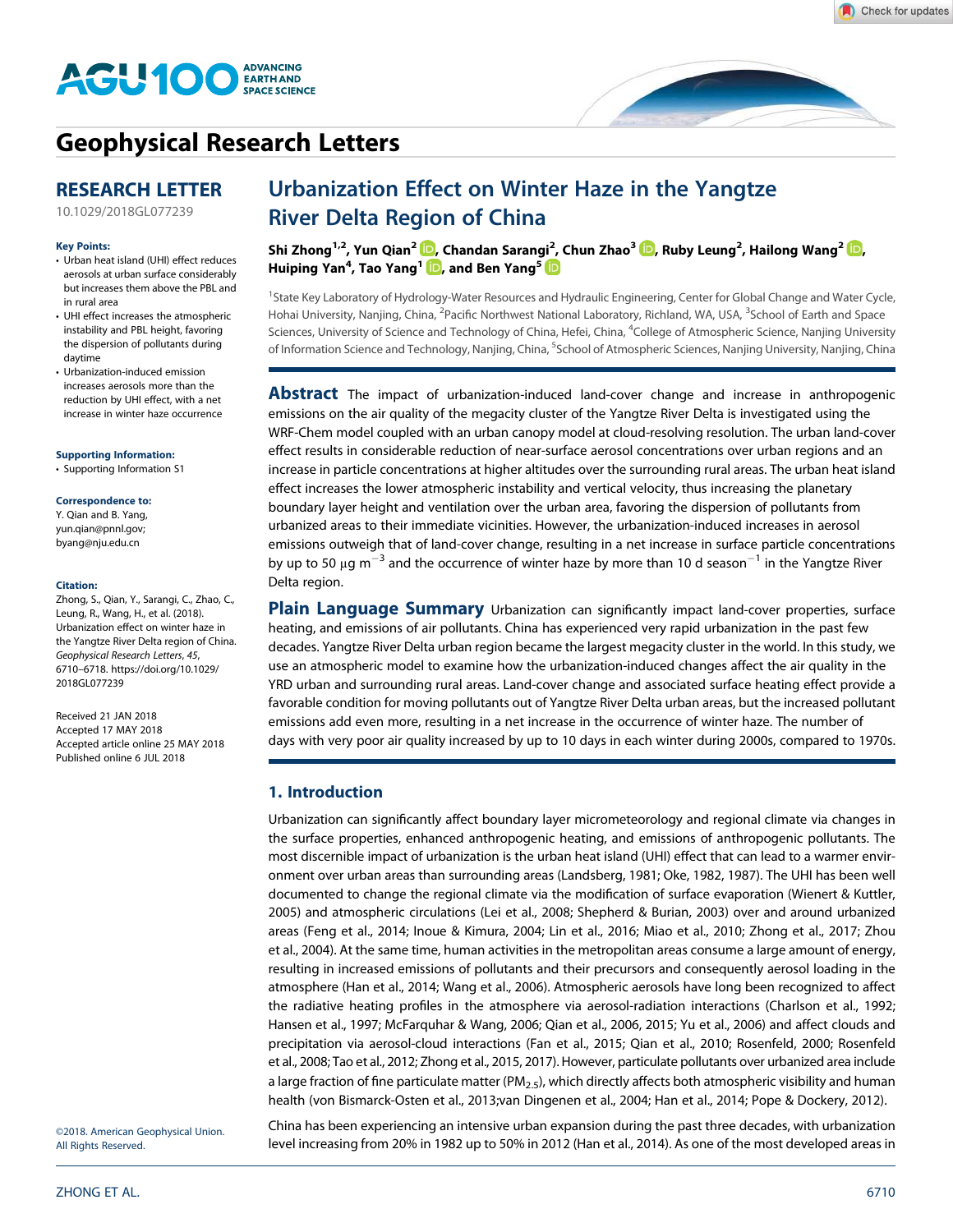China, the Yangtze River Delta (YRD) has become the largest metropolitan cluster in the world. The urban land-cover expansion has induced a remarkable warming due to the UHI effect, with the annual mean warming exceeding 0.16 °C/decade (Du et al., 2006; Ren et al., 2008; X. M. Wang et al., 2015; Yang et al., 2017), while several other studies suggest a smaller warming effect at the large scale (Li et al., 2004; Parker, 2006; F. Wang et al., 2015). Meanwhile, large metropolitan areas with ever-growing population are steady source regions of anthropogenic pollutants, such as sulfates, nitrates, and black carbon (Qian et al., 2001). The rapid urbanization growth has caused severe air pollution problem in the urbanized regions (Chan & Yao, 2008; Huang et al., 2009). More than three quarters of the urban population in China are exposed to poor air quality that does not meet the national standards, especially during winter time (Shao et al., 2006).

The impact of urbanization on local and regional climate via the UHI effect and aerosol emissions has been examined in previous studies (e.g., Qian & Giorgi, 1999; Qian et al., 2006, 2007; Zhong et al., 2015, 2017). Numerical modeling studies have also been performed to quantify the impact of urban expansion on air quality in eastern China (Liao et al., 2015; Tao et al., 2015), which demonstrated that urban land-cover change reduces the near-surface concentrations of  $PM<sub>2</sub>$ , However, very few studies have quantified the individual and combined effects of urbanization-induced UHI and elevated emissions on pollutant particles over and around major metropolitan areas. The objective of this study is to assess the influence of urbanizationinduced UHI and anthropogenic emissions on near-surface pollutant concentrations and the occurrence of winter haze events, and to better understand the underlying mechanism of urbanization-haze interaction through the changing planetary boundary layer (PBL) structure over the YRD megacity cluster of China.

## 2. Methodology

In this study, the WRF-Chem model (Fast et al., 2006; Grell et al., 2005; Qian et al., 2010) coupled with a singlelayer urban canopy model (Chen et al., 2001; Kusaka et al., 2001) is used to simulate climate features and air quality in the YRD region. We conduct three sets of 5-year (2006–2010) simulations with a horizontal grid spacing of 3 km and 50 vertical levels extending to 50 hPa. Initial and boundary conditions for meteorological fields are derived from the National Center for Environmental Prediction FNL global reanalysis data on a  $1^\circ \times 1^\circ$  grid at 6-hr interval (https://rda.ucar.edu/datasets/ds083.2/). The simulations are initialized on 15 December of the previous year for each year during 2006–2010 to allow for a 16-day spin-up time and then continuously integrated for the entire year. Detailed configurations of the physical parameterization schemes used in the model can be found in Table 1 in Zhong et al. (2017).

Three experiments (i.e., "LU + Emission," "Emission," and "None") are conducted to separate the responses to aerosol and land use (LU) changes from their combined effects. "LU + Emission" experiment represents the "present" (2006) urbanization level for both land-cover and anthropogenic emissions. The dominant landcover data set is derived from the U.S. Geological Survey 30s data set that includes 24 categories of landcover type, except that the land cover over the urban areas is updated using the stable nighttime light product (version 4) at 1-km spatial resolution (http://ngdc.noaa.gov/eog//dmsp/downloadV4composites.html). Anthropogenic emissions of aerosols and their precursors are prescribed based on the Asian emission inventory (Zhang et al., 2009). Black carbon, organic matter, and  $SO_2$  emissions are obtained from the China emission inventory for 2008 (Lu et al., 2011).

Figures 1a and 1b illustrate the land-cover category and anthropogenic black carbon emission fluxes for the "LU + Emission" simulation, respectively. They show that areas with strong emissions are mainly located in city clusters such as Shanghai (SH), Hangzhou, and Suzhou-Wuxi-Changzhou, all within the megacity belt. The "Emission" simulation uses the present aerosol emission data but with the land cover of the 1970s. In the "None" experiment, both land cover and emissions are set to the conditions of the 1970s. The differences between LU + Emission and Emission, Emission and None, and LU + Emission and None are used to derive the effect of urban land-cover change, anthropogenic emissions, and their combined effect, respectively. The impact of urbanization on air pollution is investigated only in boreal winter (December, January, and February), which is the season when persistent haze pollution episodes in cities are more likely to develop (Birmili & Hoffmann, 2006; Chen & Wang, 2015). To evaluate the model results, the wintertime near-surface temperature and precipitation from the LU + Emission simulation are compared with the meteorological station observations for 2006–2010 (Figure S1 in the supporting information). The simulated spatial pattern of near-surface air temperature agrees well with the observations, with warmer temperatures in the YRD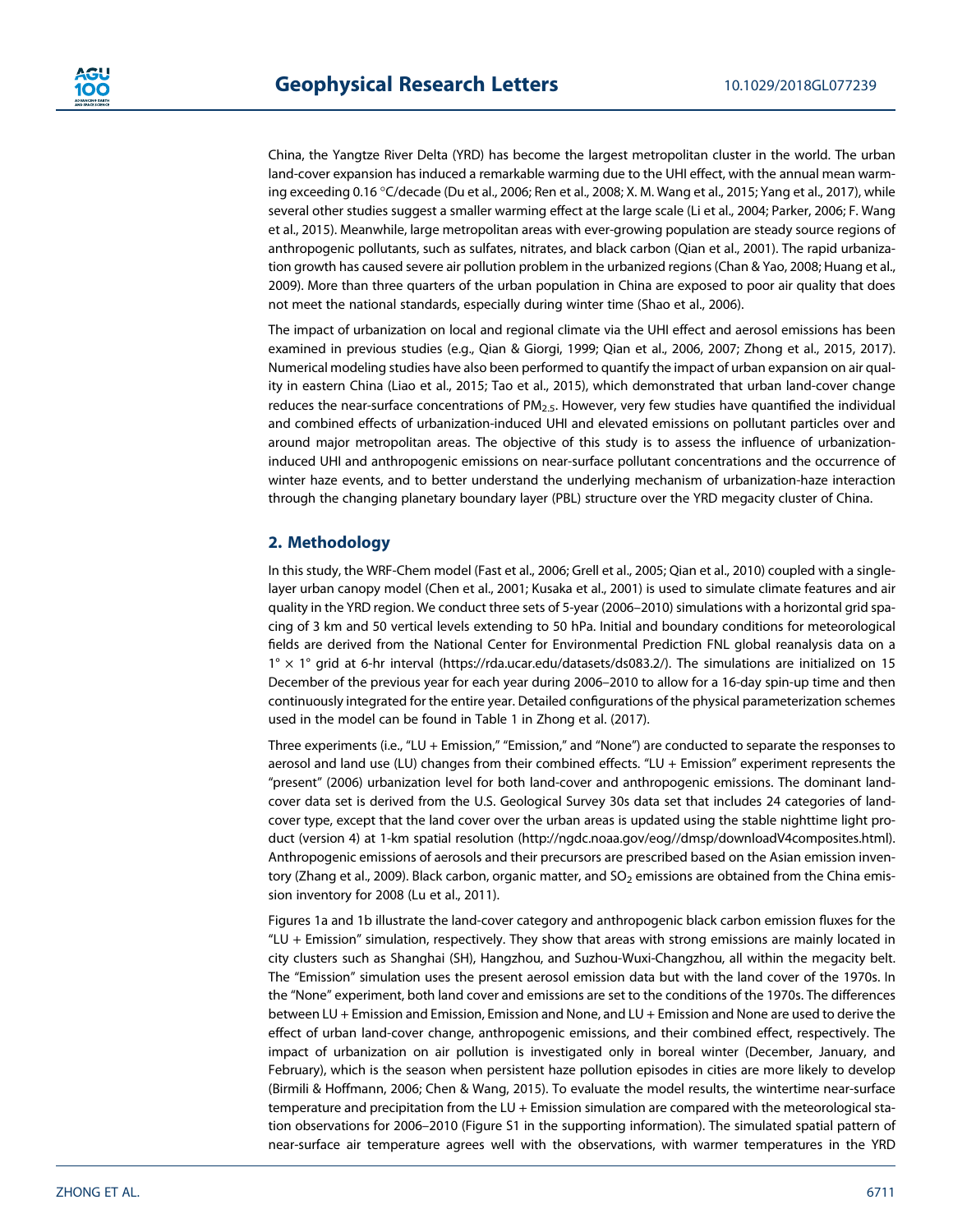



**Figure 1.** Spatial distributions of (a) land use categories for year 2006; (b) black carbon (BC) emission rates (units: µg m $^{-2}$  s $^{-1}$ ) averaged over 2006–2010; (c) differences in annual 2-m temperature (units: °C) between simulations "LU + Emission" and "emission"; (d and g) differences in PM<sub>2.5</sub> mass concentration at the surface ences in annual 2 in emperature (annot expected simulations To + Emission and Temission, (a and g) ancreated in Fm<sub>2.5</sub> mass concentration at the sunder<br>(units: μg m<sup>-3</sup>) between simulations "LU + Emission" and "Emission" "None" superimposed. (e and h) The same as (d) and (g), but for column-integrated PM $_{2.5}$  mass (units: g m<sup>-2</sup>). (f and i) The same as (d) and (g), but for the ratio of "None" superimposed. (e and h) The same as (d) and integrated PM<sub>2.5</sub> above 500 m to that below 500 m. The stippled (black dots) areas have statistically significant changes. The boxes in (a) outline the urban and downwind rural regions over which further analyses are conducted, and box R1 in (e) marks the cross-sectional area analyzed.

megacity cluster region. The model also captures the observed precipitation distribution except for an underestimation over the southern part of the domain.

## 3. Urbanization Impact on Pollutant Distribution

Distinct land-cover change effect on 2-m air temperature  $(T_{2m})$  can be seen in Figure 1c, showing an average temperature increase of about 0.53 ℃ in urban areas and 0.96 ℃ in commercial areas as delineated in Figure 1a. A maximum increase is observed in SH, where the temperature increases by 1.27 °C. Figure 1d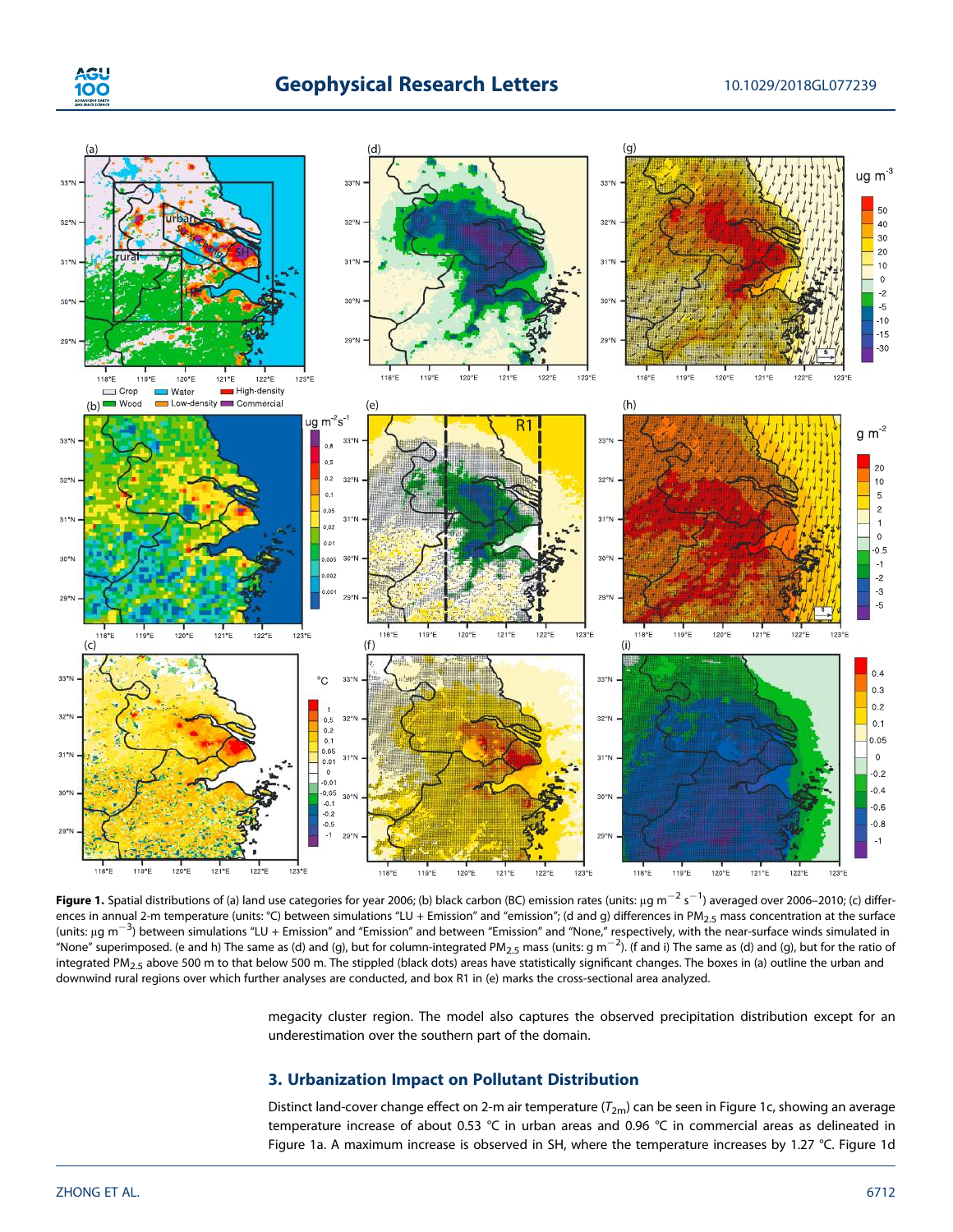shows the difference in surface  $PM_{2.5}$  mass concentration between the "LU + Emission" and "Emission" simulations, representing the urban land-cover effect that induces a significant decrease in surface PM<sub>2.5</sub> concentrations over urban and peripheral suburban areas. A maximum reduction (~43 μg m<sup>-3</sup>) is found over SH. The downwind rural regions only show marginal reductions. Urban land-cover change also affects the vertical distribution of aerosols (Figures 1e and 1f). As a result, the ratio of the integrated PM<sub>2.5</sub> mass above 500 m to that below 500 m increases over the entire domain of study. Specifically, the ratio is increased by ~30–40% and  $\sim$ 10% (Figure 1f) over the urban and rural areas, respectively, suggesting the presence of more air pollutants at higher altitudes compared to lower atmosphere. As the PBL height (PBLH) is lower than 500 m in our simulation (not shown), we infer that more aerosol particles are lifted above the PBL due to the land-cover change.

For clarity, Figure S2 illustrates the simulated vertical distributions of  $PM_{2.5}$  and  $PM_{10}$  mass concentration for all three simulations over urban and rural regions. Over urban regions, the PM<sub>2.5</sub> mass is largely reduced below 500 m but increased above 500 m (Figure S2a) due to the urban land-cover change. For the rural area, however,  $PM_{2.5}$  mass concentrations increase only above 500 m (Figure S2c). Thus, the urban land-cover effect tends to transport more pollutants upward over the urban areas. The difference plot (Figure 1e) shows a reduction in the column-integrated PM<sub>2.5</sub> mass (up to 4.23 g m<sup>-2</sup>) over the megacity belt due to the land-cover change. In contrast, over the rural areas, the column-integrated PM<sub>2.5</sub> only increases slightly (up to 1.5 µg m<sup>-2</sup>). According to Figure S2, the urban land-cover associated decrease (increase) in column mass of particles over the urban (rural) areas is mainly due to the decrease (increase) below (above) 500 m. Consistent with the prevailing monsoon circulation, northeasterly dominates the YRD in winter (Figure 1g). The prominent increase in air pollutants only occurs in the free troposphere downwind (southwestern) of the city clusters, indicating the transport of uplifted aerosols from the megacity belt by the prevailing northwesterly.

Figures 1g-1i show the differences in surface  $PM_{2.5}$  mass concentration, column-integrated  $PM_{2.5}$ , and aerosol vertical distribution, respectively, between the "Emission" and the "None" simulations. As expected, increased anthropogenic emissions increase the near-surface and the column-integrated PM<sub>2.5</sub> concentration not only over the urbanized areas but also almost over the entire simulation domain (Figures 1g–1i). The increase in pollutants has a maximum in the lower atmosphere of the megacity belt (Figure 1h). Comparison between Figures 1d and 1g and 1f and 1i shows that the absolute change in PM<sub>2.5</sub> mass concentration attributed to pollutant emissions is more striking than that due to urban land-cover change. Therefore, the net urbanization impact is dominated by aerosol emissions, resulting in a net increase in pollutant concentrations, both at the surface and over the entire column, in the YRD region (not shown).

As is well established, the most discernible impact of urban land-cover change, that is, the UHI effect, tends to warm the environment and further modify the atmospheric circulations. To confirm that the changes in aerosol spatial distribution are induced by the urban land-cover effect (seen in Figures 1 and S2), we plot the changes in vertical profiles of  $PM_{2.5}$  mass concentration (Figure 2a) over urban and downwind rural areas (according to Figure 1a) in the daytime and nighttime, respectively, due to land-cover effect. The PM<sub>2.5</sub> mass concentration below 500 m is reduced over urbanized area with a maximum reduction of 13.70 and 3.79  $\mu$ g m $^{-3}$  during daytime and nighttime, respectively. In the rural area, a maximum increase in PM<sub>2.5</sub> concentrations (~4  $\mu$ g m<sup>-3</sup>) is observed around 1,000 m during daytime. The nighttime changes follow similar a pattern as daytime, but with smaller magnitudes.

Figures 2b and 2d illustrate the UHI effect on the vertical profiles of potential temperature, vertical velocity, and divergence over urban and rural areas. During the daytime, potential temperature increases near the surface but decreases at higher altitudes over urbanized area, which indicates a decrease in atmospheric stability in urbanized area. By contrast, the low-level atmospheric stability increases in rural area during the daytime. Likewise, the lower tropospheric vertical velocity also increases dramatically with maximum values around 400 m (see Figure 2c) over urbanized area in the daytime. In addition, the urban land-cover effect also favors daytime convergence below 500 m (see Figure 2d) and divergence above. On the contrary, over rural area, the urban land-cover effect causes a reduction in the vertical velocity along with enhanced divergence below 500 m and increased convergence above. During nighttime, however, the UHI impact on vertical velocity and divergence is small.

Figure S3 shows the diurnal cycle of the urban land-cover effect on 2-m temperature, sensible heat flux, PBLH, and surface  $PM_{2.5}$  mass concentration over urban area (shown in Figure 1a). The difference in 2-m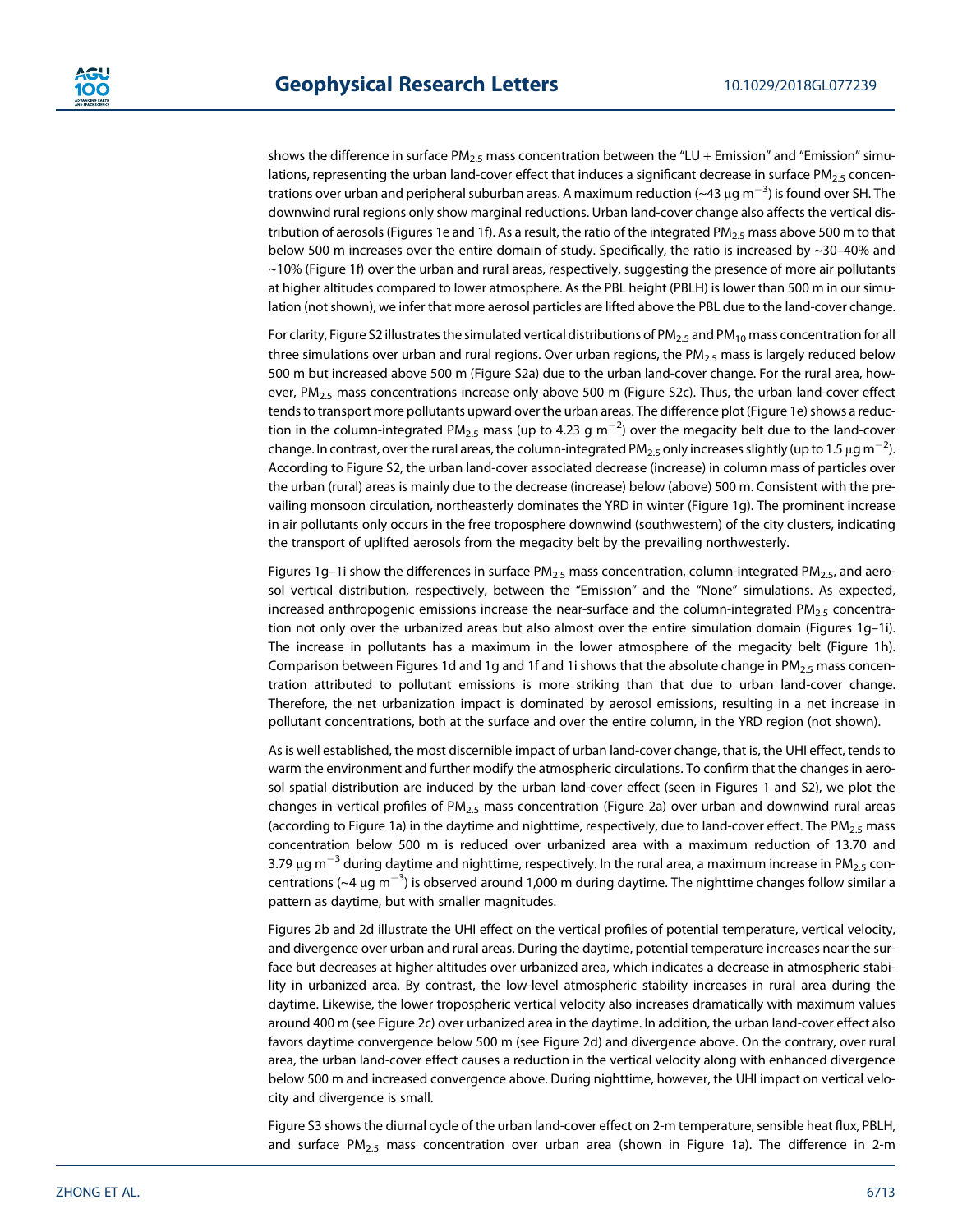

**Figure 2.** Differences in vertical profiles of (a) PM<sub>2.5</sub> mass concentration (units: μg m $^{-3}$ ), (b) potential temperature (units: **C**), (c) vertical velocity (units: m s<sup>-1</sup>), and (d) divergence (units:  $10^{-5}$ ) for urban (solid line) and rural area (dashed line) in the daytime (red line) and nighttime (black line)between simulations "LU + Emission" and "Emission."

temperature is positive starting from 0600 LST and increases gradually until reaching a maximum value of 0.93 °C at 1700 LST. However, the temperature decreases slightly from 2000 LST to early morning. Such a nighttime cooling effect is also found in satellite observation (Figure S4). In our simulations, there are three urban categories, that is, commercial, high-density residential, and low-density residential area (Figure 1a). Negative UHI effect at nighttime only occurs in the latter two categories where anthropogenic heating is much weaker than in commercial area. The LU change in the low-density residential area leads to lower skin temperature but higher sensible heat and upward longwave radiation flux during daytime, indicating a greater surface energy loss to the atmosphere due to increased surface roughness and emissivity in urban canopy. Therefore, the daytime energy storage deceases in the subsurface, which limits the upward ground flux and accelerates the cooling after sunset in the low-density residential area.

Consistent with 2-m temperature, the surface sensible heat flux and PBLH (Figures S3b and S3c) also increase gradually from 0600 LST and reach a maximum during afternoon, followed by a drop till 0600 LST. However, the PBLH is increased throughout the entire day despite the negative UHI near the surface during nighttime. In accordance, the surface  $PM_{2.5}$  (Figure S3d) decreases due to the land-cover change, especially during the daytime. The magnitude of reduction in PM<sub>2.5</sub> increases gradually from 0000 LST and reaches a peak reduction of  $-30.58 \mu g$  m<sup>-3</sup> at 1400 LST. Overall the magnitude of UHI effect and its induced changes in aerosol over YRD dominate during the daytime over the smaller changes during nighttime.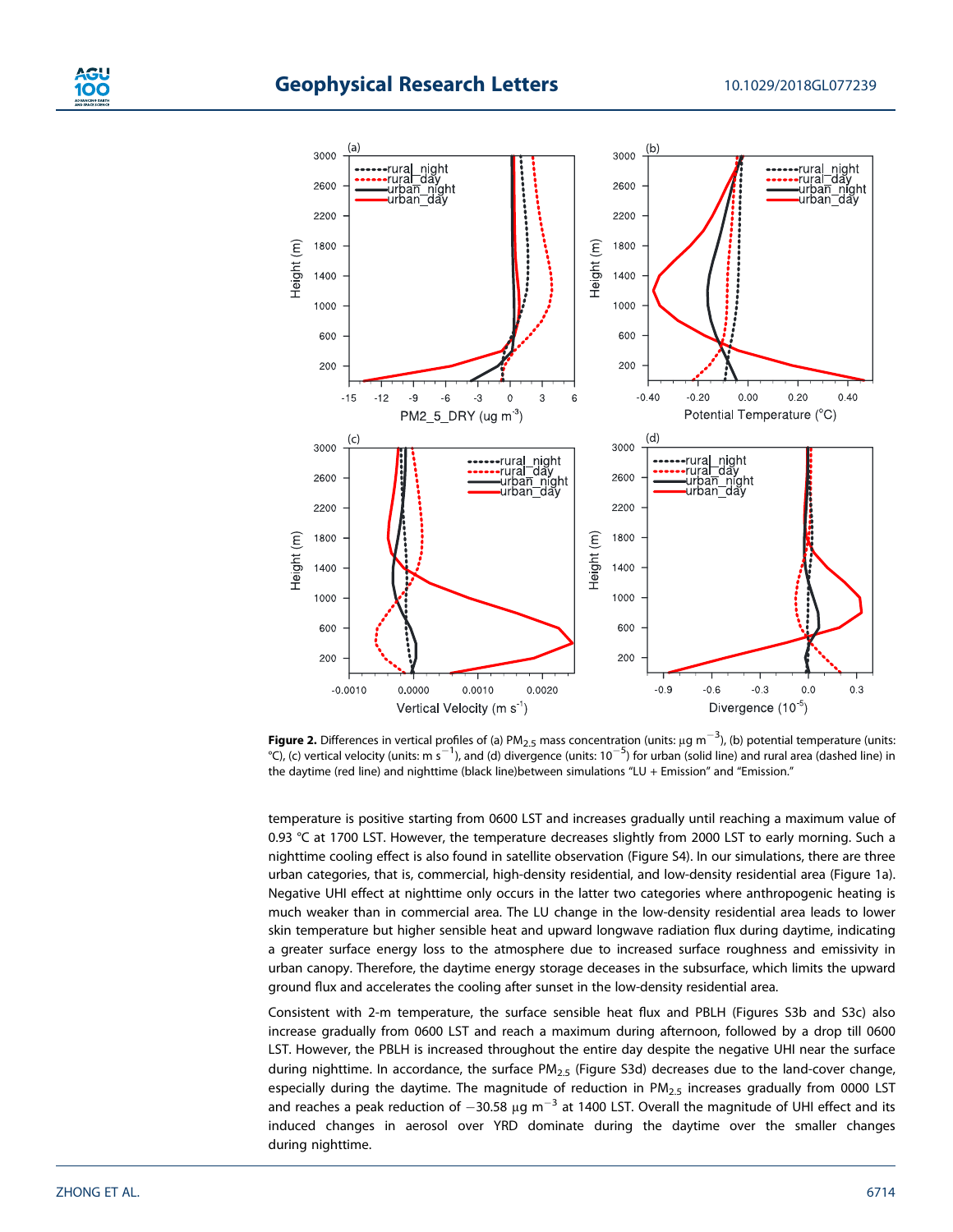



**Figure 3.** Latitude-height plot of the differences in (a) wind vectors (units: m s $^{-1}$ ) and PM<sub>2.5</sub> mass concentration (shaded;  $\mu$  must be called the proton the differences in (d) which vectors (different  $\mu$  must m<sub>2.5</sub> mass concentration (shall mits:  $\mu$ ) between simulations "LU + Emission" and "Emission" in the daytime.

Collocated UHI effects on wind vector and  $PM_{2.5}$  concentrations over region R1 (Figure 1e) during daytime are shown in Figure 3. Consistent with the aerosol vertical distribution, modification of the wind circulation suggests that pollutants emitted in urban region can be lifted from the near surface and transported to the immediate vicinities. As a result, the PM<sub>2.5</sub> concentrations decrease dramatically below 200 m over urban areas, with a maximum reduction of 11.28  $\mu$ g m<sup>-3</sup>. On the contrary, there is a slight increase in PM<sub>2.5</sub> concentrations over rural areas. The ventilation coefficient (VC) over R1 during daytime is estimated using Equation (1), where  $U$  is the mean horizontal wind speed within PBL (Ashrafi et al., 2009):

$$
VC = PBLH^* U \tag{1}
$$

Higher VC value indicates potentially stronger dilution of air pollutants at the surface (Sujatha et al., 2016). Figure 3 clearly shows that both the mean PBLH and  $U$  increase over urbanized area in the YRD (i.e. SH, Suzhou-Wuxi-Changzhou, and Hangzhou), with a peak increase of PBLH reaching 92.74 m. Thus, the VC increases in urbanized area and decreases slightly over rural area, supporting our argument of increased transport efficiency of pollutants from urban area to the peripheral region.

Extreme haze episodes repeatedly shrouded the megacities of China in recent years, with atmospheric visibility reduced down to 100 m (Chan & Yao, 2008; Wang et al., 2014). Extreme haze pollution not only disrupts transportation services (e.g., closed highways and canceled flights) but also causes major environmental and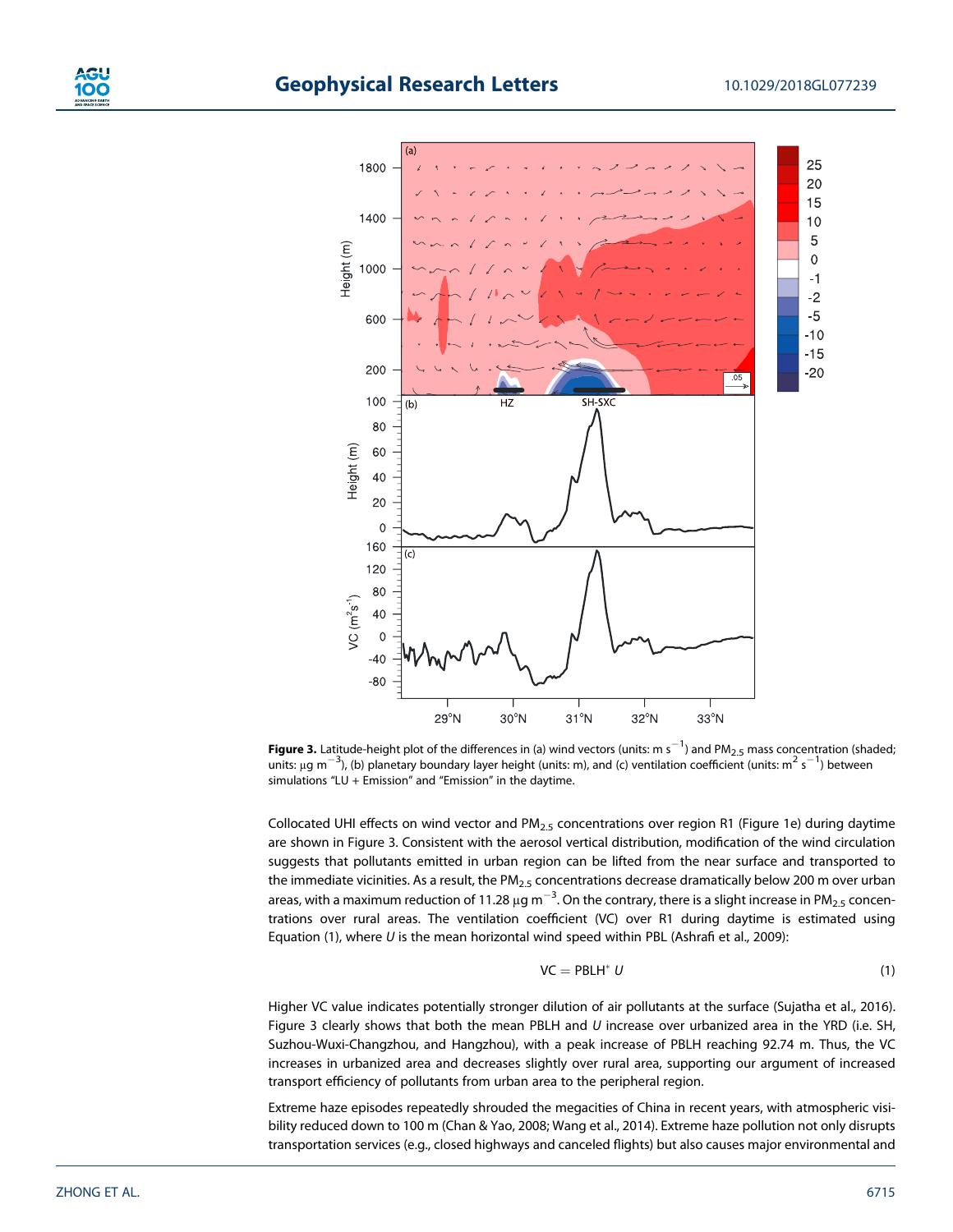



Figure 4. Diurnal cycle of the difference in haze occurrence between simulations "Emission" and "None" (black bar), "LU + Emission" and "Emission" (blue bar), and "LU + Emission" and "None" (red bar), respectively, over urbanized area.

## 4. Summary

health problems. Figure 4 illustrates the changes in diurnal cycle of haze occurrence over urbanized areas due to anthropogenic emissions and/or land-cover effect. By definition, a haze event occurs when the visibility is less than 10 km and relative humidity is less than 90% (Quan et al., 2011). The visibility is calculated as follows:

$$
VIS = 3.912/\beta \tag{2}
$$

where β refers to the total optical extinction coefficient due to aerosol particles and/or cloud droplets. We can see that the anthropogenic emissions induced by urbanization substantially increase the occurrence of haze days, especially during the nighttime by about 10 d season<sup>-1</sup>, due to weak mixing and dispersion. The maximum relative change of haze occurrence is observed at 1700 LST, with a value of over 200%. In contrast, the urban land-cover change exerts an opposite impact on the frequency of haze days, reducing it by up to 50%. The reduction of haze events due to land-cover change effect is highest during late afternoon (1400–2000 LST) when UHI effect is most prominent (shown in Figure S3a). The mechanistic understanding gained from this study suggests that good air quality and haze free conditions can be achieved more effectively within the megacity belt by reducing the present emissions because the UHI effect can offset almost half of the enhancement in haze events associated with the present increase in emissions.

The WRF-Chem model coupled with a single-layer urban canopy model is employed to investigate the influences of urbanization-induced land-cover change and increase in anthropogenic emissions on aerosol concentrations in the YRD during winter season. As expected, the increased anthropogenic emissions increase the  $PM_{2.5}$  concentration dramatically over the urbanized areas and the downwind rural regions. In contrast, the urban land-cover effect leads to a decrease in surface and lower tropospheric PM<sub>2.5</sub> concentrations over the megacity belt and peripheral regions. Moreover, due to the urban land-cover effect, the ratio of PM<sub>2.5</sub> mass above 500 m to that below 500 m is increased by up to 40% and 10% over the megacity belt and downwind rural regions, respectively. Such changes in the ratio indicate that the urban land-cover effect can redistribute pollutants from the lower troposphere of megacities to higher altitudes and broader areas. As a result, the column-integrated  $PM_{2.5}$  mass increases over the downwind rural areas, mainly above 500 m.

Our analysis also shows that these changes in pollutants over YRD associated with urban land-cover change are prevalent mainly in daytime, during which atmospheric instability and convergence below 500 m and divergence above all increase. As a result, the increased vertical velocity and ventilation over urban areas tend to lift the boundary-layer aerosol particles higher to be transported by prevailing winds to surrounding rural areas. However, the increase in aerosol emissions outweighs the UHI effect, resulting in a net increase in particle concentrations (up to 50  $\mu$ g m<sup>-3</sup>) and haze days (up to 200%) over the entire YRD region due to urbanization. Nevertheless, the UHI effect can offset up to 50% of the increase in haze events.

## **References**

Ashrafi, K., Shafie-Pour, M., & Kamalan, H. (2009). Estimating temporal and seasonal variation of ventilation coefficients. International Journal of Environmental Research, 3, 637–644.

Birmili, W., & Hoffmann, T. (2006). Particulate and dust pollution, inorganic and organic compounds. Encyclopedia ofRespiratory Medicine, 8(3), 110–120.

Chan, C., & Yao, X. (2008). Air pollution in mega cities in China. Atmospheric Environment, 42(1), 1–42. https://doi.org/10.1016/ j.atmosenv.2007.09.003

Charlson, R. J., Schwarts, S. E., Hales, J. M., Cess, R. D., Coakley, J. A., Hansen, J. E., & Hofmann, D. J. (1992). Climate forcing by anthropogenic aerosols. Science, 255(5043), 423–430. https://doi.org/10.1126/science.255.5043.423

#### Acknowledgments

This study was supported by the U.S. Department of Energy (DOE)'s office of Science Biological and Environmental Research as part of the Regional and Global Climate Modeling Program. The Pacific Northwest National Laboratory (PNNL) is operated for DOE by Battelle Memorial Institute under contract DE-AC05-76RL01830. S.Z. acknowledges the support by the "Fundamental Research Funds for the Central Universities" (grant 2017B10614) and the China Postdoctoral Science Foundation (grant 2017M611666). C.Z. was supported by the "Thousand Talents Plan for Young Professionals" program and the "Fundamental Research Funds for the Central Universities" of China. This study used computing resources from the PNNL Institutional Computing (PIC) and the National Energy Research Scientific Computing Center (NERSC) at Lawrence Berkeley National Laboratory. The model outputs and meteorological station data used in this study are publicly available in Github repository at https:// github.com/brady1234/wrfout\_urbanhaze.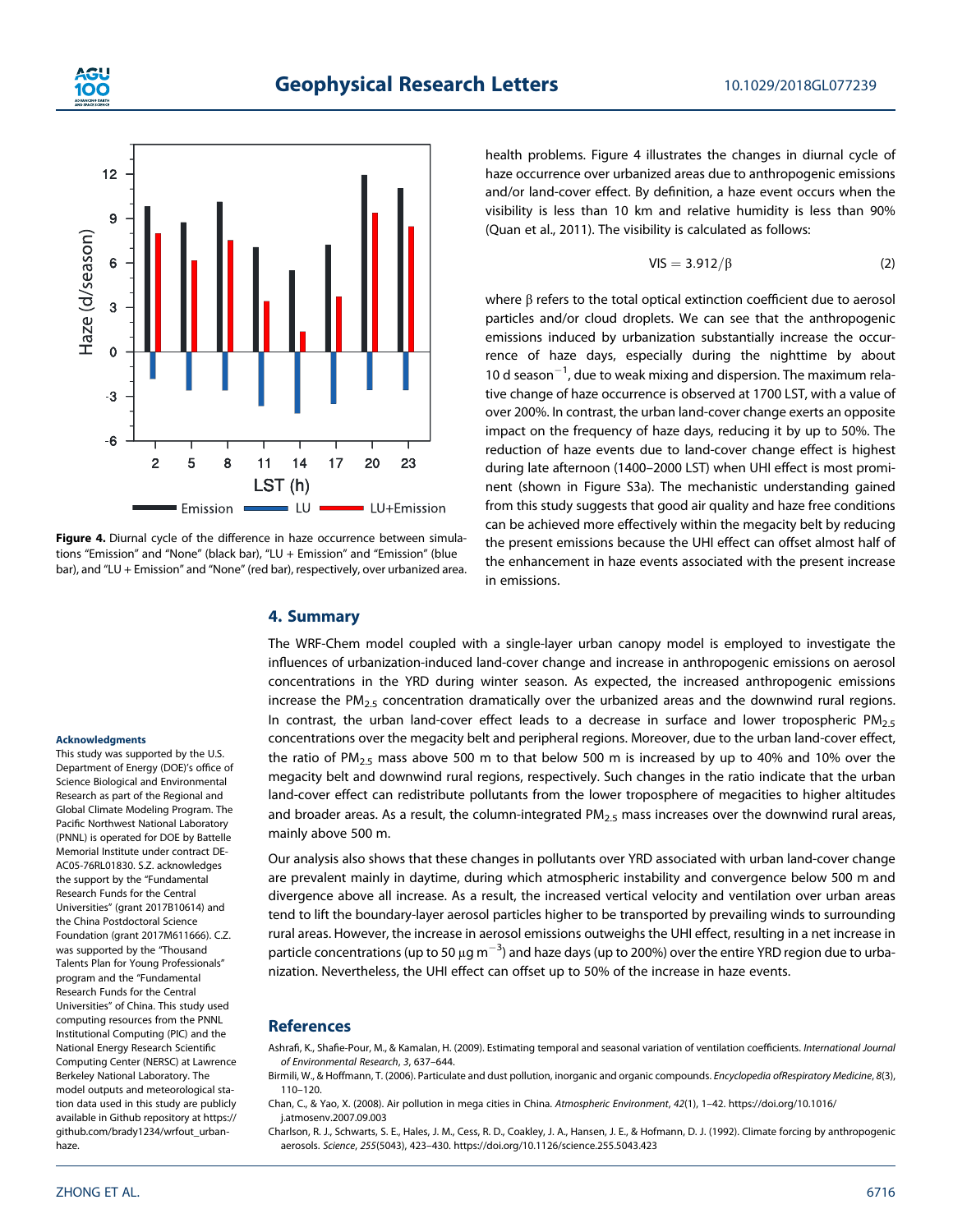

Chen, F., Kusaka, H., Bornstein, R., Ching, J., Grimmond, C. S. B., Grossman-Clarke, S., & Zhang, C. L. (2001). The integrated WRF/urban modeling system: Development, evaluation, and applications to urban environmental problems. International Journal of Climatology, 31, 273–288.

- Chen, H., & Wang, H. (2015). Haze days in North China and the associated atmospheric circulations based on daily visibility data from 1960 to 2012. Journal of Geophysical Research: Atmospheres, 120, 5895–5909. https://doi.org/10.1002/2015JD023225
- Du, Y., Xie, Z. Q., Zeng, Y., Shi, Y. F., & Wu, J. G. (2006). Impact of urban expansion on regional temperature change in the Yangtze River Delta. Acta Geophysica Sinica, 17, 387–398.
- Fan, J., Rosenfeld, D., Yang, Y., Zhao, C., Leung, Y. R., & Li, Z. (2015). Substantial contribution of anthropogenic air pollution to catastrophic floods in Southwest China. Geophysical Research Letters, 42, 6066–6075. https://doi.org/10.1002/2015GL064479
- Fast, J. D., Gustafson, W. I. Jr., Easter, R. C., Zaveri, R. A., Barnard, J. C., Chapman, E. G., et al. (2006). Evolution of ozone, particulates, and aerosol direct forcing in an urban area using a new fully-coupled meteorology, chemistry, and aerosol model. Journal of Geophysical Research, 111, D21305. https://doi.org/10.1029/2005JD006721
- Feng, J., Wang, J., & Yan, Z. (2014). Impact of anthropogenic heat release on regional climate in three vast urban agglomerations in China. Advances in Atmospheric Sciences, 31(2), 363–373. https://doi.org/10.1007/s00376-013-3041-z
- Grell, G. A., Peckham, S. E., Schmitz, R., Mckeen, S. A., Frost, G., Skamarock, W. C., & Eder, B. (2005). Fully coupled "online" chemistry within the WRF model. Atmospheric Environment, 39(37), 6957–6975. https://doi.org/10.1016/j.atmosenv.2005.04.027
- Han, L., Zhou, W., Li, W., & Li, L. (2014). Impact of urbanization level on urban air quality: A case of fine particles (PM 2.5) in Chinese cities. Environmental Pollution, 194, 163–170. https://doi.org/10.1016/j.envpol.2014.07.022

Hansen, J., Sato, M., & Ruedy, R. (1997). Radiative forcing and climate response. Journal of Geophysical Research, 102(D6), 6831-6864. https:// doi.org/10.1029/96JD03436

Huang, W., Tan, J., Kan, H., Zhao, N., Song, W., Song, C., et al. (2009). Visibility, air quality and daily mortality in Shanghai, China. Science of the Total Environment, 407(10), 3295–3300. https://doi.org/10.1016/j.scitotenv.2009.02.019

- Inoue, T. F., & Kimura, F. (2004). Urban effects on low-level clouds around the Tokyo metropolitan area on clear summer days. Geophysical Research Letters, 31, L05103. https://doi.org/10.1029/2003GL018908
- Kusaka, H., Kikegawa, Y., & Kimura, F. (2001). A simple single layer urban canopy model for atmospheric models: Comparison with multi-layer and slab models. Boundary-Layer Meteorology, 101(3), 329–358. https://doi.org/10.1023/A:1019207923078
- Landsberg, H. E. (1981). The urban climate. Londen, UK: Academic Press.
- Lei, M., Niyogi, D., Kishtawal, C., Pielke, R. A. Sr., Beltrán- Przekurat, A., Nobis, T. E., & Vaidya, S. S. (2008). Effect of explicit urban land surface representation on the simulation of the 26 July 2005 heavy rain event over Mumbai, India. Atmospheric Chemistry and Physics, 8(20), 5975–5995. https://doi.org/10.5194/acp-8-5975-2008

Li, Q., Zhang, H., Liu, X., & Huang, J. (2004). Urban heat island effect on annual mean temperature during the last 50 years in China. Theoretical and Applied Climatology, 79(3–4), 165–174. https://doi.org/10.1007/s00704-004-0065-4

Liao, J., Wang, T., Jiang, Z., Zhuang, B., Xie, M., Yin, C., et al. (2015). WRF/Chem modeling of the impacts of urban expansion on regional climate and air pollutants in Yangtze River Delta, China. Atmospheric Environment, 106, 204–214. https://doi.org/10.1016/j. atmosenv.2015.01.059

Lin, S., Feng, J., Wang, J., & Hu, Y. (2016). Modeling the contribution of long-term urbanization to temperature increase in three extensive urban agglomerations in China. Journal of Geophysical Research: Atmospheres, 121, 1683–1697. https://doi.org/10.1002/2015JD024227

- Lu, Z., Zhang, Q., & Streets, D. G. (2011). Sulfur dioxide and primary carbonaceous aerosol emissions in China and India, 1996–2010. Atmospheric Chemistry and Physics, 11(18), 9839–9864. https://doi.org/10.5194/acp-11-9839-2011
- McFarquhar, G. M., & Wang, H. (2006). Effects of aerosols on trade wind cumuli over the Indian Ocean: Model simulations. Quarterly Journal of the Royal Meteorological Society, 132(616), 821–843. https://doi.org/10.1256/qj.04.179
- Miao, S. G., Chen, F., Li, Q. C., & Fan, S. Y. (2010). Impacts of urban processes and urbanization on summer precipitation: A case study of heavy rainfall in Beijing on 1 August 2006. Journal of Applied Meteorology and Climatology, 50, 806–825.
- Oke, T. R. (1982). The energetic basis of the urban heat island. Quarterly Journal of the Royal Meteorological Society, 108, 1–22.
- Oke, T. R. (1987). Boundary layer climates, (2nd ed., p. 435). London, UK: Methuen Co.

Parker, D. E. (2006). A demonstration that large-scale warming is not urban. Journal of Climate, 19(12), 2882–2895. https://doi.org/10.1175/ JCLI3730.1

- Pope, C. A. III, & Dockery, D. (2012). Health effects of fine particle air pollution: Lines that connect. Journal of the Air and Waste Management Association, 56, 709–742.
- Qian, Y., & Giorgi, F. (1999). Interactive coupling of regional climate and sulfate aerosol models over East Asia. Journal of Geophysical Research, 104(D6), 6477–6499. https://doi.org/10.1029/98JD02347
- Qian, Y., Giorgi, F., Huang, Y., Chameides, W. L., & Luo, C. (2001). Regional simulation of anthropogenic sulfur over East Asia and its sensitivity to model parameters. Tellus Series B: Chemical and Physical Meteorology, 53(2), 171–191. https://doi.org/10.1034/j.1600-0889.2001.d01-14.x Qian, Y., Gustafson, W. I. Jr., & Fast, J. D. (2010). An investigation of the sub-grid variability of trace gases and aerosols for global climate
- modeling. Atmospheric Chemistry and Physics, 10(14), 6917–6946. https://doi.org/10.5194/acp-10-6917-2010

Qian, Y., Kaiser, D. P., Leung, L. R., & Xu, M. (2006). More frequent cloud-free sky and less surface solar radiation in China from 1955 to 2000. Geophysical Research Letters, 33, L01812. https://doi.org/10.1029/2005GL024586

- Qian, Y., Wang, W., Leung, L. R., & Kaiser, D. P. (2007). Variability of solar radiation under cloud-free skies in China: The role of aerosols. Geophysical Research Letters, 34, L12804. https://doi.org/10.1029/2006GL028800
- Qian, Y., Yasunari, T. J., Doherty, S. J., Flanner, M. J., Lau, W. K. M., Jing, M., et al. (2015). Light-absorbing particles in snow and ice: Measurement and modeling of climatic and hydrological impact. Advances in Atmospheric Sciences, 32(1), 64–91. https://doi.org/10.1007/ s00376-014-0010-0
- Quan, J., Zhang, Q., He, H., Liu, J., Huang, M., & Jin, H. (2011). Analysis of the formation of fog and haze in North China Plain (NCP). Atmospheric Chemistry and Physics, 11(15), 8205–8214. https://doi.org/10.5194/acp-11-8205-2011
- Ren, G., Zhou, Y., Chu, Z., Zhou, J., Zhang, A., Guo, J., & Liu, X. (2008). Urbanization effects on observed surface air temperature trends in North China. Journal of Climate, 21(6), 1333–1348. https://doi.org/10.1175/2007JCLI1348.1
- Rosenfeld, D. (2000). Suppression of rain and snow by urban and industrial air pollution. Science, 287(5459), 1793–1796. https://doi.org/ 10.1126/science.287.5459.1793
- Rosenfeld, D., Lohmann, U., Raga, G. B., ODowd, C. D., Kulmala, M., Fuzzi, S., et al. (2008). Flood or drought: How do aerosols affect precipitation? Science, 321(5894), 1309–1313. https://doi.org/10.1126/science.1160606
- Shao, M., Tang, X. Y., Zhang, Y. H., & Li, W. J. (2006). City clusters in China: Air and surface water pollution. Frontiers in Ecology and the Environment, 4(7), 353–361. https://doi.org/10.1890/1540-9295(2006)004[0353:CCICAA]2.0.CO;2